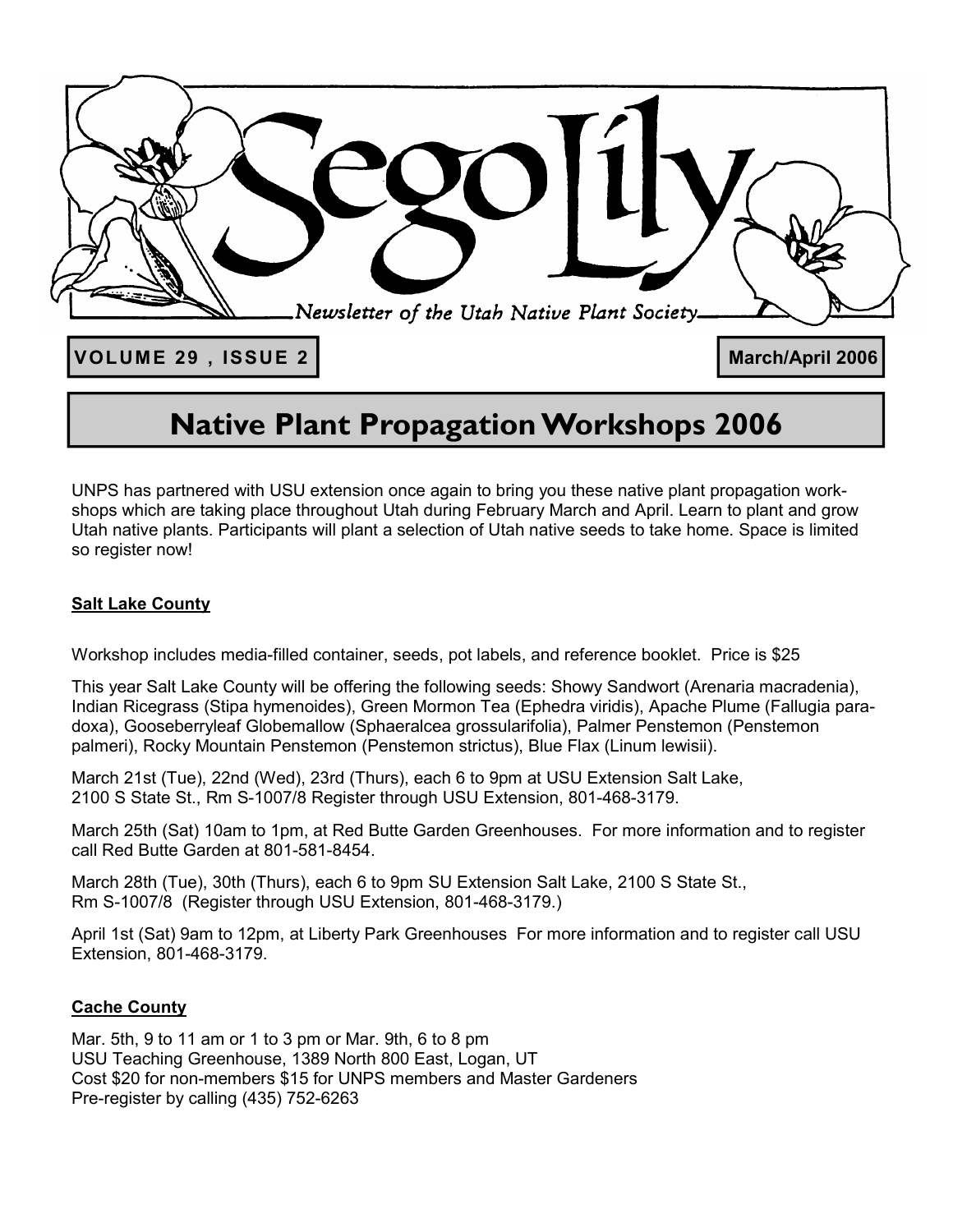Propagation Workshops continued..

#### **Davis County**

March 18th (Sat). For more information and to register call Davis Co USU Extension office (801-451-3403) .

### **Utah County**

March 16th beginning at 2.30pm at Utah Country Extension Office, 100 E. Center Street, Lower Level, Room 600. Cost \$20 for non-members \$15 for UNPS members and Master Gardeners Pre-register by calling Julia Tuck 377-8084.

#### **Southern Utah**

February 25th (Sat). Washington County extension agent Rick Heflebower will be filling in for Susan Meyer this year. The workshop will be at Zion NP, with materials provided by the park to keep costs to a very economical \$15.

Space is limited, so Contact Zion Canyon Field Institute for additional details. www.zionpark.org or call the Zion Canyon Field Institute at 435-772-3264 or 1-800-635-3959).

# **Lifetime Member Update**

By Tony Frates

Robert Fitts became our 24th lifetime member in December, 2005. Thank you Robert!

And in January, Karen Creswick became our 25th lifetime member. Thanks much Karen!



# *Mar/Apr* 2006

| Plant Propagation Workshop Details: P1 | Lifetime Member Update: P2 |
|----------------------------------------|----------------------------|
| The Claret Cup Cactus: P3              | Natives in the News: P4    |
| Calendar of Events : P7                |                            |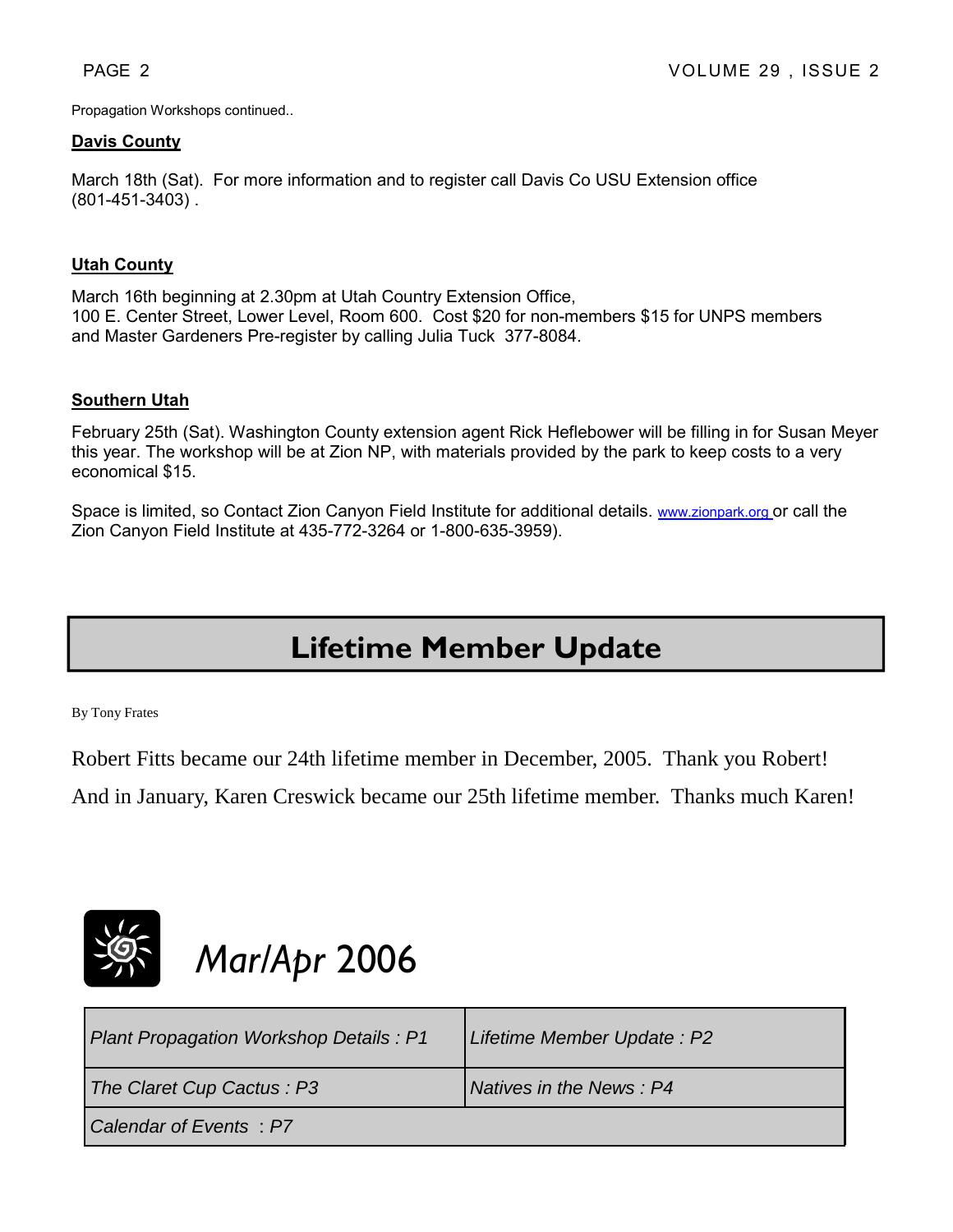# **The Claret Cup Cactus – Echinocereus triglochidiatus**

Words & Photos by Jeff Mitchell

*Echinocereus triglochidiatus* is a low clustering cactus ranging from a couple stems to clusters of hundreds several feet in diameter. It is also commonly called a hedgehog cactus. This cactus is a relatively common cactus and is found all over Utah in rocky situations where it likes to take hold in the cracks between rocks.

As always, common names can cause confusion. The name "Claret Cup" also applies to *Echinocereus coccineus* which looks almost identical in shape and flowers. "Hedgehog" applies to those two and a number of the members of genus *Echinocereus* like our own native *Echinocereus engelmannii*. It is also sometimes referred to as "hummingbird cactus".

In some places, as in Utah County, it is very common in spots. In others it is only occasionally seen. In Emery County on the north plateau overlooking the San Rafael River, you might only see three in two miles of hiking, being outnumbered 100 to 1 by *Pediocacti despainii*, or *Sclerocactus parviflorus* (fishhook) cactus at a ratio of 20 to 1. In areas in the west desert you can see it in equal quantities with *Coryphantha vivipara* or *Echinocereus engelmannii*. Populations vary widely from spot to spot.

In eastern Utah there is a spineless form in the La Sal Mountains which used to be classified as an Endangered species until they figured it was just an odd form of the Claret Cup.

The Claret Cup flowers in late April and early May, and blooms last for three to four days over a period of two to three weeks. During wet years, the blossoms are especially abundant and spectacular. With bright red flowers these cacti attract hummingbirds and sphinx moths which are major pollinators. For some reason, I've never seen very many seed pods in the wild. When I was first getting started raising cacti, I went out looking for seeds in an area in southwest Utah County, and found eight pods after examining around 200 plants. Over the intervening years, I've not seen much difference. Most flowers drop off without being pollinated. Whether this is due to early spring (before the hummingbirds arrive) or to drought or some other factor, I cannot tell.



Claret Cup in Bloom

The fleshy fruits are green turning to reddish when ripe. The seeds are very small relative to *Pediocacti* or *Sclerocacti* and are about the size of a small grain of sand. The seeds germinate over a period of time from a few days to several months. I did a flat of seeds during the winter 04/05 with a couple thousand seeds and got several hundred seedlings over the whole winter, several with every watering. Propagation may also be done with cuttings. Cut a branch off and allow the cut to callous over for a few days, apply rooting hormone to the cut and plant an inch deep.

This cactus is one of the few on which I've seen insects that feed on it. Shield bugs like to suck the juices out of them, and on occasion, will kill a plant. Handling insects on cacti should be done with care as oil based insecticides will remove the waxy waterproof coating that allow cacti to keep their water from evaporating. Orthene wetable powder is said to work well, but I've never used it.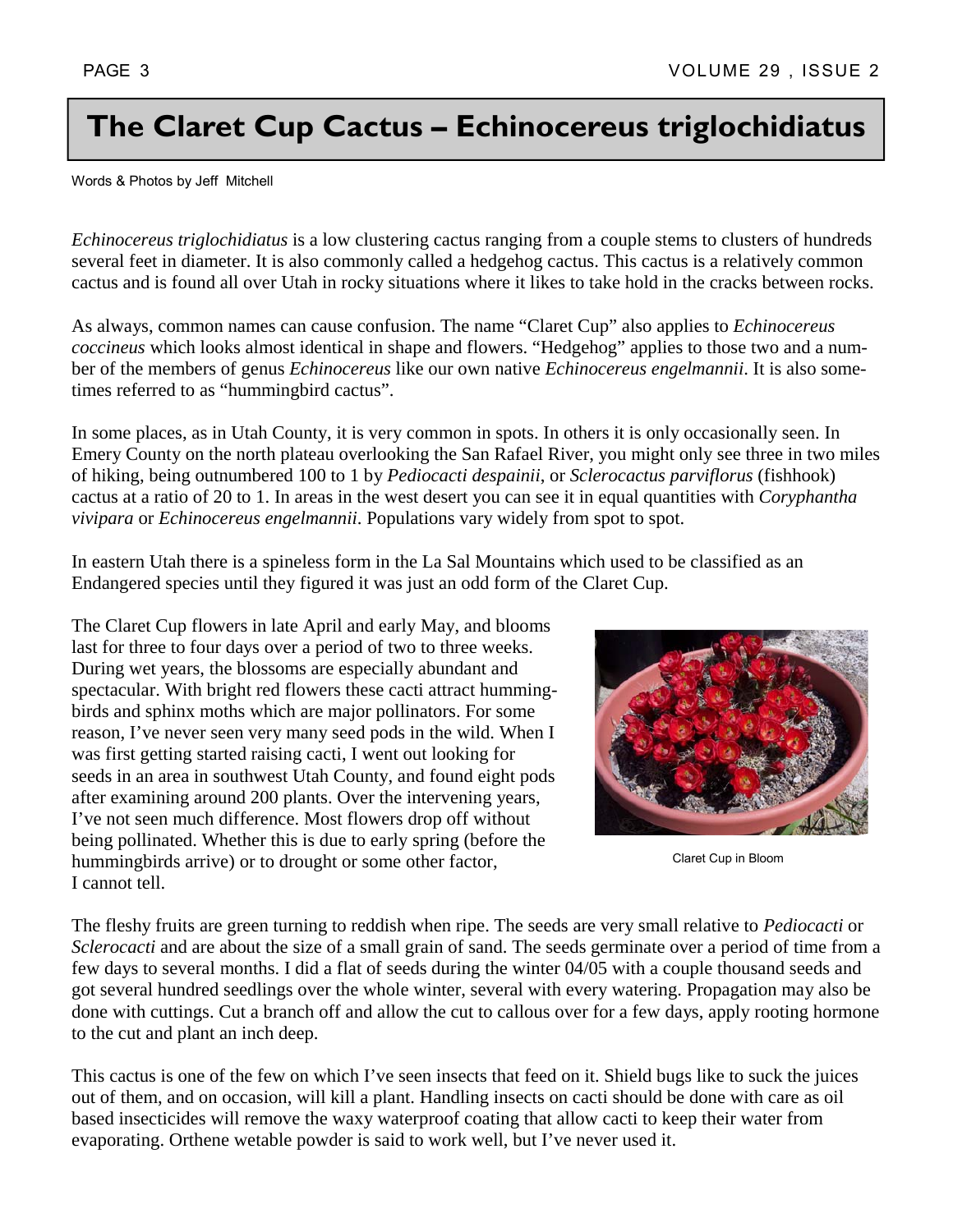

For xeriscapes, this cactus works well because it grows larger than *Pediocacti, Sclerocacti* and *Coryphanthas* and is more visible to passersby. Its flowers are such a striking blood red they are really hard to miss. In it's tight clustering habit, the Claret Cup chokes weeds out as the cluster spreads.



If a large cluster is dug up from the desert, it doesn't look as good as one grown in place. The stems tend to splay out and it loses the nice symmetry and compactness of one that has never been moved. Grown from an already rooted plant this cactus will provide years of enjoyment.

# **Natives in the News**

These articles are re-produced with permission from the authors, thank you to UNPS member and Salt Lake Tribune columnist Maggie Wolf and Joe Baird also of the Salt Lake Tribune, Research by Kelly McNulty

## **Catalyze your wildflower memories. UNPS website offers tools for plant identification and appreciation**

**By Maggie Wolf, USU Extension Horticulture Agent**  Salt Lake Tribune

Learning wildflower names is one of life's simple pleasures; like finding a penny and putting it in your pocket. Unfortunately, some of us have holey pockets, and next summer as you greet your old friend "purple flowers on a stalk", the name may be beyond your reach. Try a couple of new tools provided by the Utah Native Plant Society to review or learn wildflower names. Plant identification CDs published by Bill Gray plus a new "Mystery Plants" feature at the UNPS website (www.unps.org) help even the most inexperienced botanist match plant names to plant faces.

As a retired biochemist and biology professor, UNPS member Bill Gray (pictured right) relates the steep learning curve of plant taxonomy to a chemical reaction's high energy barrier. Intimidated by the awe-inspiring diversity of Utah's native plants, novice botanists may soon give up trying to learn names. But Gray has faith that if people become familiar with Utah's wildflowers and plants, they will come to love and protect them. And so, ten years ago, Gray set out to break down the energy barrier, smooth out the learning curve, and create a way to identify native plants more easily.

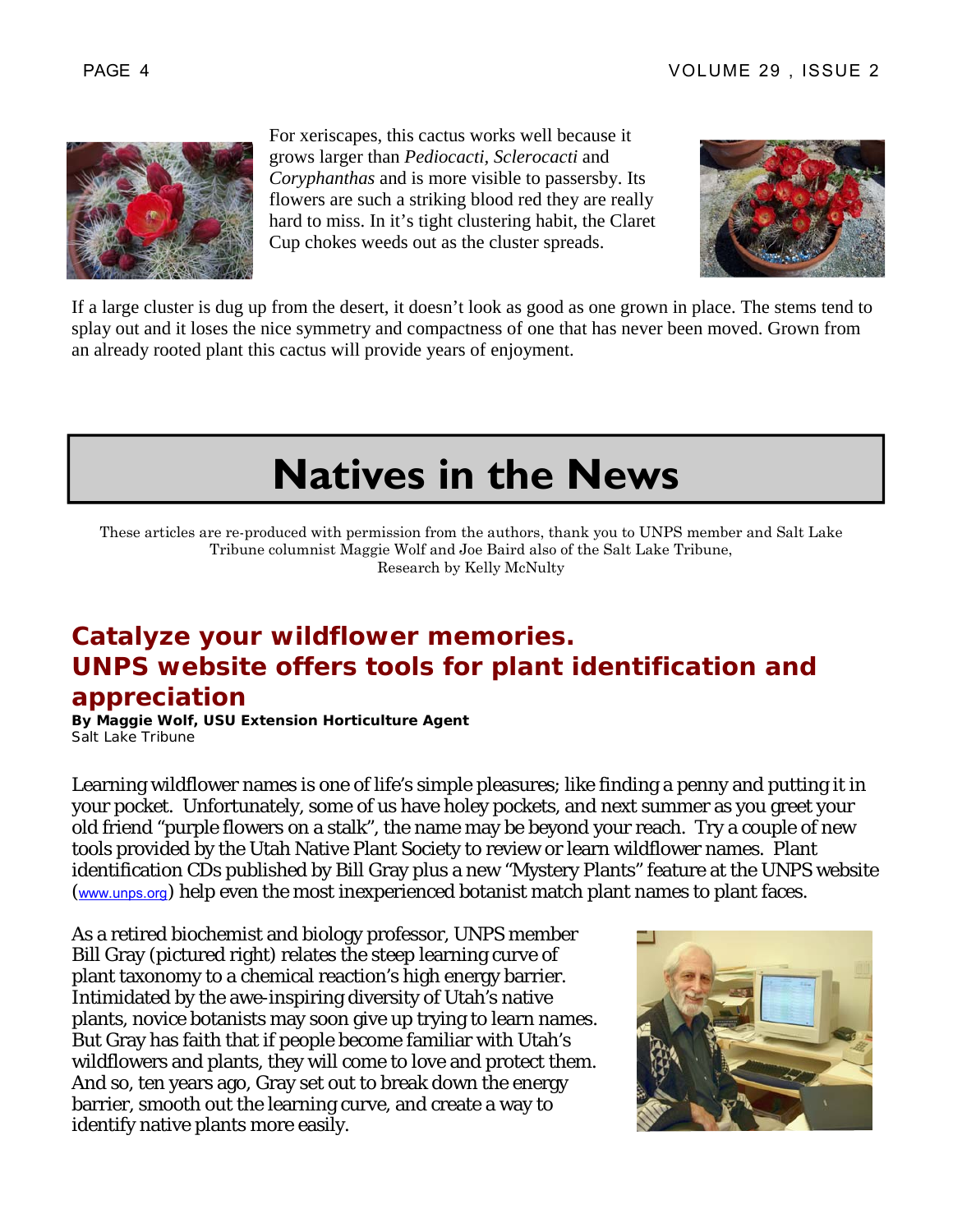Realizing that beginning botanists understand pictures better than written descriptions, Gray began photographing wildflowers and storing the images in a database. As of now, he has published two CDs on plant identification. "Plants of the Central Wasatch Front" is based on the book Flora of the Central Wasatch Front by Lois Arnow et al. Considered the quintessential key for Wasatch Front wildflowers, Arnow's book is now out of print and in process of revision. Gray's CD contains all the text from Arnow's book, as well as a technical key, a library of 2600 color photographs, and several other features.

Rather than trying to relate botanical terminology to an unidentified flower at your feet, Gray's CD allows you to select for flower shape, petal number, color, plant type, elevation, and flowering time. Returning with a list of possible matches, you can then click through photos until you see a similar flower, and your UFO (unidentified flowering object) is

identified. Should you wish to learn botanical terms (bravo for you), click to see the text version as written in Arnow's book. Gray's other published CD is "Penstemons: an interactive guide with photos". Both are available from the UNPS website.



Ten-plus years of gathering photos and identifying native plants make Gray a good man to ask, "What's this flower?" Ever the teacher, he'd rather you figure it out yourself (because you'll remember it better that way). UNPS now offers an interesting photographic bulletin board, authored by UNPS member Sandra Bray. Anyone can send in good quality digital photos of UFO's, Sandra posts them to the website, and Gray will (after allowing visitors to post speculations) identify them. A quiz site for experts and a learning tool for beginners, www.rootcellar.us/unps is the place to catalyze your wildflower journey.

## **Settlement buys time for rare wildflower.**

# **In Utah County: The U.S. Fish and Wildlife Service must develop a recovery plan for the Deseret milkvetch**

**By Joe Baird**  The Salt Lake Tribune

The Deseret milkvetch grows on a 300-acre patch of ground between the towns of Thistle and Birdseye - and no place else on Earth.

An endangered wildflower and its tiny habitat in southern Utah County are getting a second chance. As part of a lawsuit settlement, the U.S. Fish and Wildlife Service has agreed to further review the status of the Deseret milkvetch.<br>Deseret Milkvetch

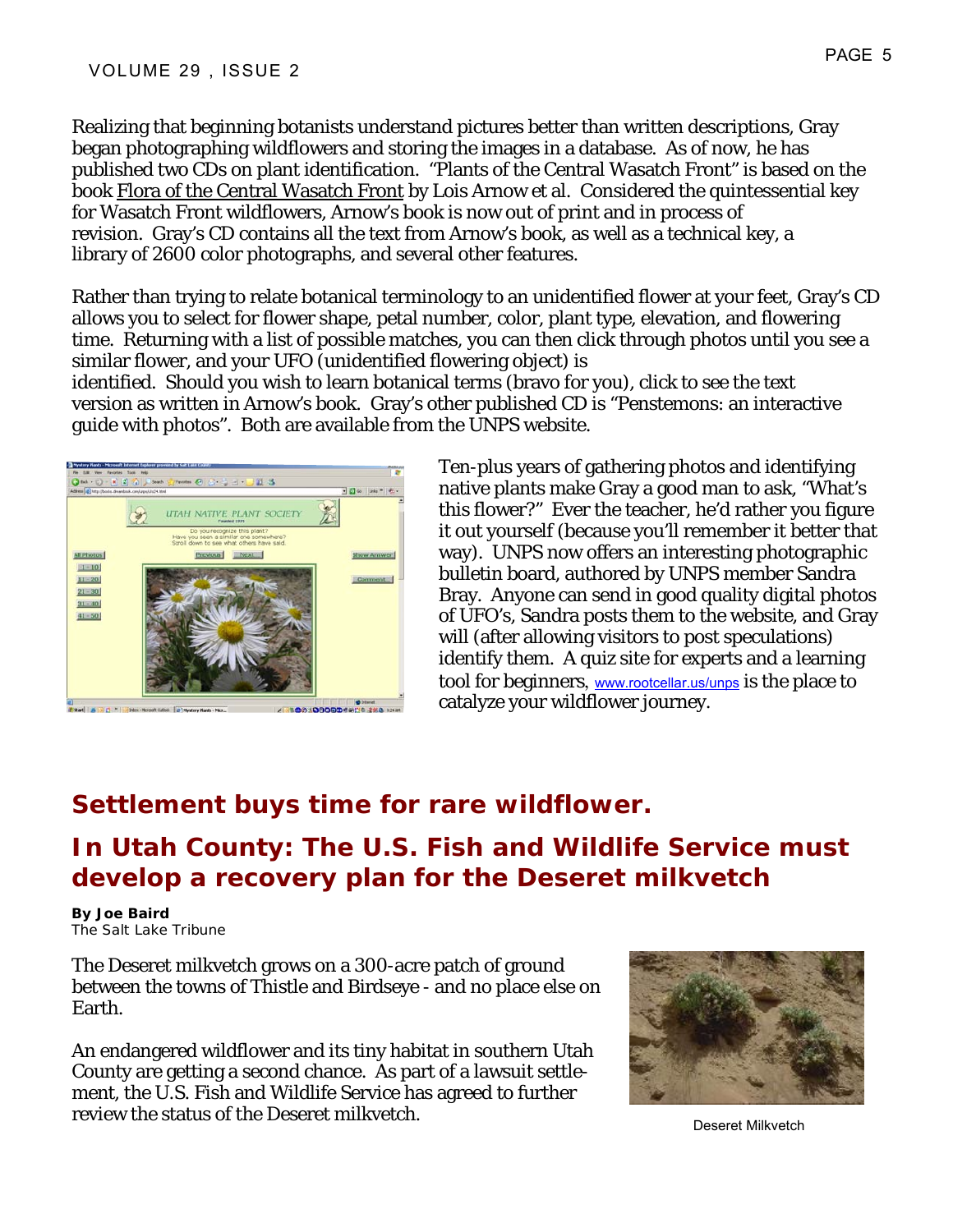The suit was filed by a pair of environmental groups last summer because the initial six-year review period for the plant was about to expire without the federal agency having a recovery plan in place. Under the terms of the settlement, finalized last month, the Fish and Wildlife Service has agreed to a follow-up study of the milkvetch to determine if it qualifies for critical habitat designation.

Such a finding could lead to prohibition on development around where the wildflower grows, just off an increasingly busy stretch of U.S. Highway 89.

Also implicit in the deal : that the Fish and Wildlife Service will create a recovery plan for the species, which has been delayed by what one agency official called financial constraints.

"This isn't a parade-like victory, but everyone agrees it ought to be looked at again. And because of the lawsuit, the Fish and Wildlife Service will now do that," said Tony Frates, conservation cochair of the Utah Native Plant Society, one of the plaintiffs in the lawsuit.

The plight of the milkvetch has been complicated. The plant grows on three parcels of land, two of which are privately owned; the other is owned by the state's Division of Wildlife Resources.

Also creating challenges is the tiny size of the plant's habitat, which is just off the highway in a location neither the Fish and Wildlife Service, nor conservation groups will disclose.

"The plant's whole habitat is on this one little hillside near the Utah-Sanpete county line," said Fish and Wildlife botanist Larry England.

Frates says the Native Plant Society and the Center for Native Ecosystems pursued legal action against the Fish and Wildlife Service because the six-year review period for several endangered southern Utah plants, including the Bearclaw poppy, elapsed without review.

Growth and development there now preclude any type of critical habitat designation, which is central to the survival of a plant species.

"Hindsight has taught us that if we don't get critical habitat, as development occurs, it becomes impossible to attain it," said Frates. "This [milkvetch] issue didn't come up because of the bulldozer, but because the deadline was coming up. If we let it pass, we wouldn't be able to take this action again. And things in that area could really change in the next decade or two."

Influencing the Fish and Wildlife Service, England said, was previous litigation that dictated the agency follow through on recovery plans and critical habitat designations once a plant or animal species has been listed.

The milkvetch, he noted, was listed in 1999.

"We determined it was not prudent then to do critical habitat. But the situation has changed. The thing we need now is to develop a recovery plan,"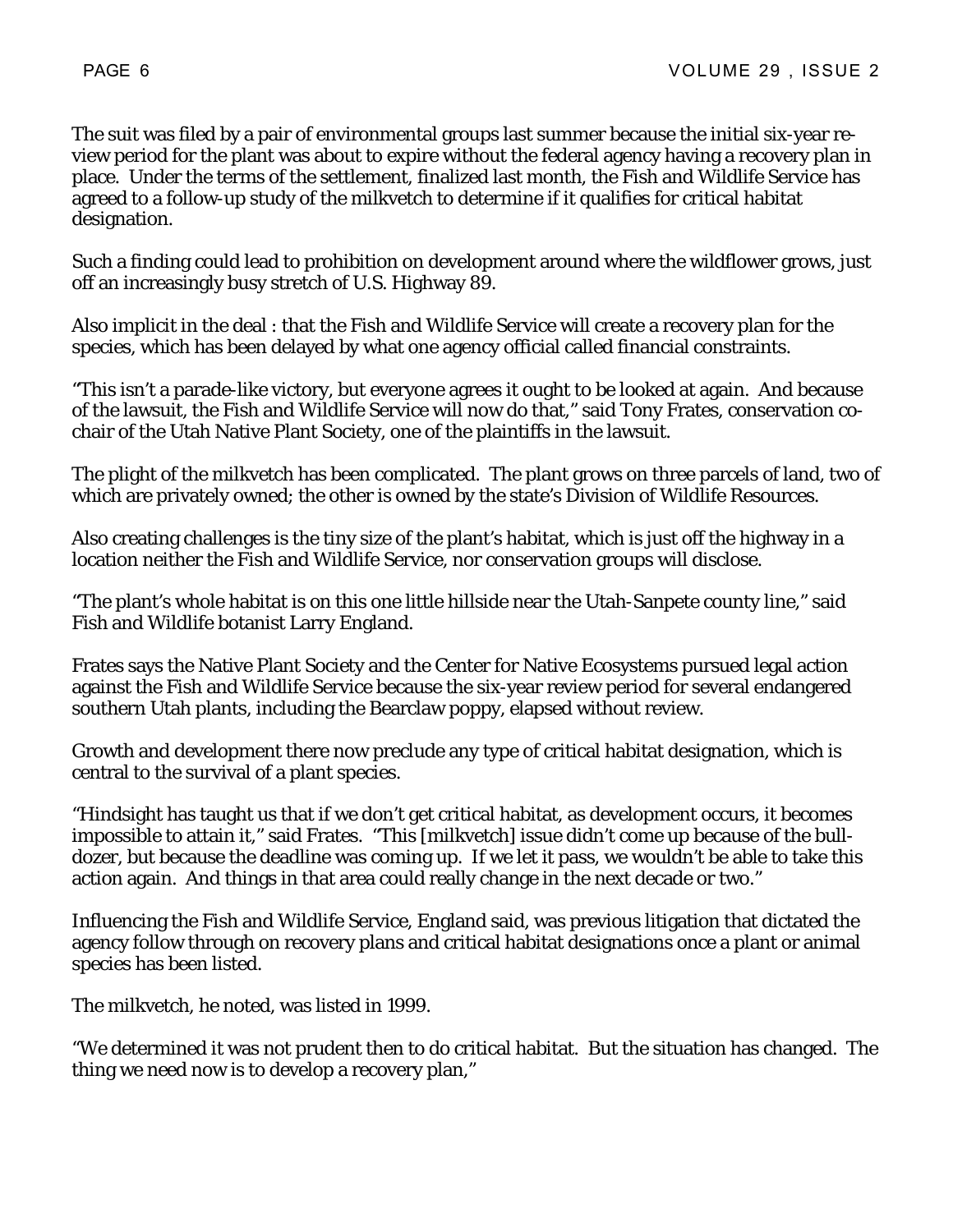# **Calendar of Events**

Please note that some of the events listed *may have already taken place*. For the most up-to-date events lists go to our website www.unps.org and click on the "calendar" link.

### **February**

- February 17 (Fri) : The Utah Valley Chapter will hold its first meeting of the year, at the Federal Building, 88 W. 100 North in downtown Provo. We will have a potluck meal at 6pm. The program will be presented at 7 pm by Bill King, president of the North American Rock Garden Society. It is entitled *Alpines in All Directions* and is a primer of alpine native plants in Utah and surrounding areas.
- February 23 : Salt Lake Chapter are hosting a tour of Garrett Hebarium at 6pm. For more information go to the Salt Lake Chapter Page at www.unps.org
- March 25 : Join members of the Utah Valley Chapter on a field trip to look at *Viola beckwithii*. Meet at 9 am at the parking area across from the gravel pit at Moark Junction. All are welcome. It is an easy hike across the old gravel pit to see Viola. Those wishing to stay and look for more *Viola* plants on State Land should bring your outdoor gear, cameras, a packed lunch and water. Moark Junction is the intersection of Hwy 89 (The main road south through Springville), and Hwy 6 (the road through Spanish Fork Canyon to Price). Landmarks are the red buildings of the explosives plant east of the junction, and the power substation in the old gravel pits just to the north of the junction. Those coming from the north can take the I-15 Price exit, go east through Spanish Fork, and turn left toward Mapleton and Springville. Contact Robert Fitts at 796-8631 for further information.

For March and April events please see next page.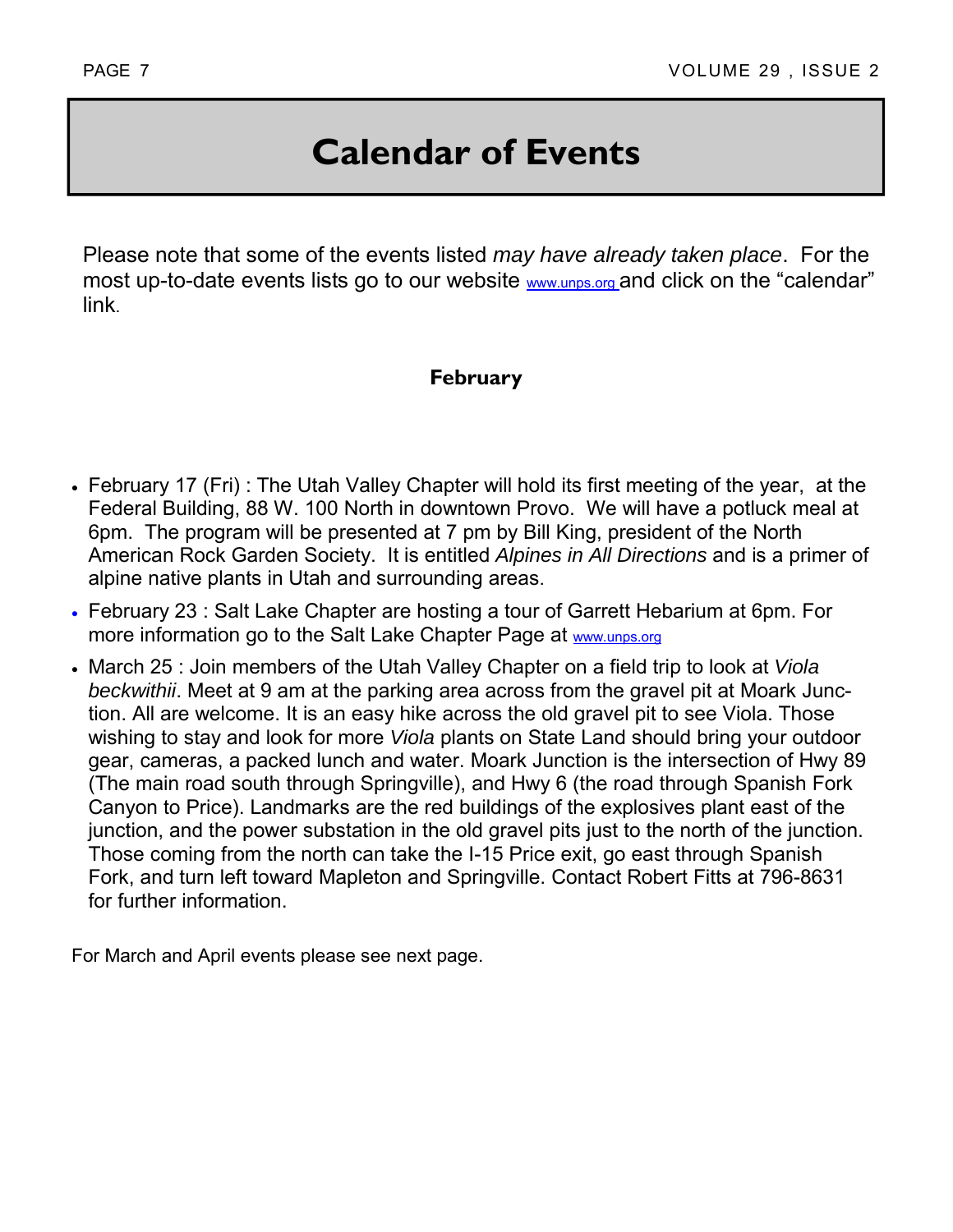### **March**

- March 7: Salt Lake Chapter meeting, Bill King, longtime member of UNPS, a former president, and now president of the North American Rock Garden Society. Bill has organized an international conference for NARGS at Snowbird next year, titled Alpines in All Directions. Bill's talk of the same name deals with our amazing range of wonderfully tough little perennials, found not only up high, but everywhere the conditions are extreme. (This talk was postponed from December) Meetings are held at the Sweet Library (9th Ave and 'F' St, SLC) at 7:00 pm, first Tuesday of each month. Reports and Meeting run from 7-7.30pm, featured speaker from 7.30 onwards. SL Chapter will also be hunting *Viola beckwithii* at Red Butte Gardens this month - go to www.unps.org for more details.
- March 7 9 : The 17th biennial HAR (High Altitude REvegetation Conference) will be held in Fort Collins Colorado - for more information and to sign up go to http://www.highaltitudereveg.com/schedule\_of\_events.htm
- March 9 : The Escalante Chapter will host a presentation by Angie Evenden (Vegetation Program Manager for the NPS-No. Colorado Plateau Inventory and Monitoring Network) entitled "Vegetation Research in the National Parks of Utah" the event starts at 7 pm, contact Kathy Munthe *jandkcool@yahoo.com* or (435) 826-4755 for location details.
- March 9, 10 & 11 : The Xeriscape Council of New Mexico, Inc presents the 11th Xeriscape Conference and Expo. Conference will be held March 9 and 10 (cost \$150) the 11th is a free "open day" with 15 free seminars and nearly 200 exhibits. The conference will be held at the Albuquerque Convention Center, Albuquerque, NM. For more information and to register go to www.xeriscapenm.com or e-mail scott@xeriscapenm.com or call (505) 468-1021 (24hrs)
- March 18 : Zion Canyon Field Institute Class "Basic botany for gardeners". This course will be taught by Dr Doug Reynolds. For more information and to sign up go to www.zionpark.org

### **April**

- April 4th: From 7pm Salt Lake Chapter Meeting. At 7.30pm Robert Fitts, will talk about "Tracking Utah's Rare Plants**."** His talk will show how the Utah Natural Heritage Program makes maps of rare flora. Many kinds of plants live only in our state, and knowing where they make their home is important to their survival. Information about rare species is the role of Nature Serve in Washington D.C., and Utah is part of this program. Learn how to contribute rare plant sightings to the Utah Heritage database.
- April 14 : Zion Canyon Field Institute Class "Life zones I, Mojave to Zion,". This course will also be taught by Dr Doug Reynolds. For more information and to sign up go to www.zionpark.org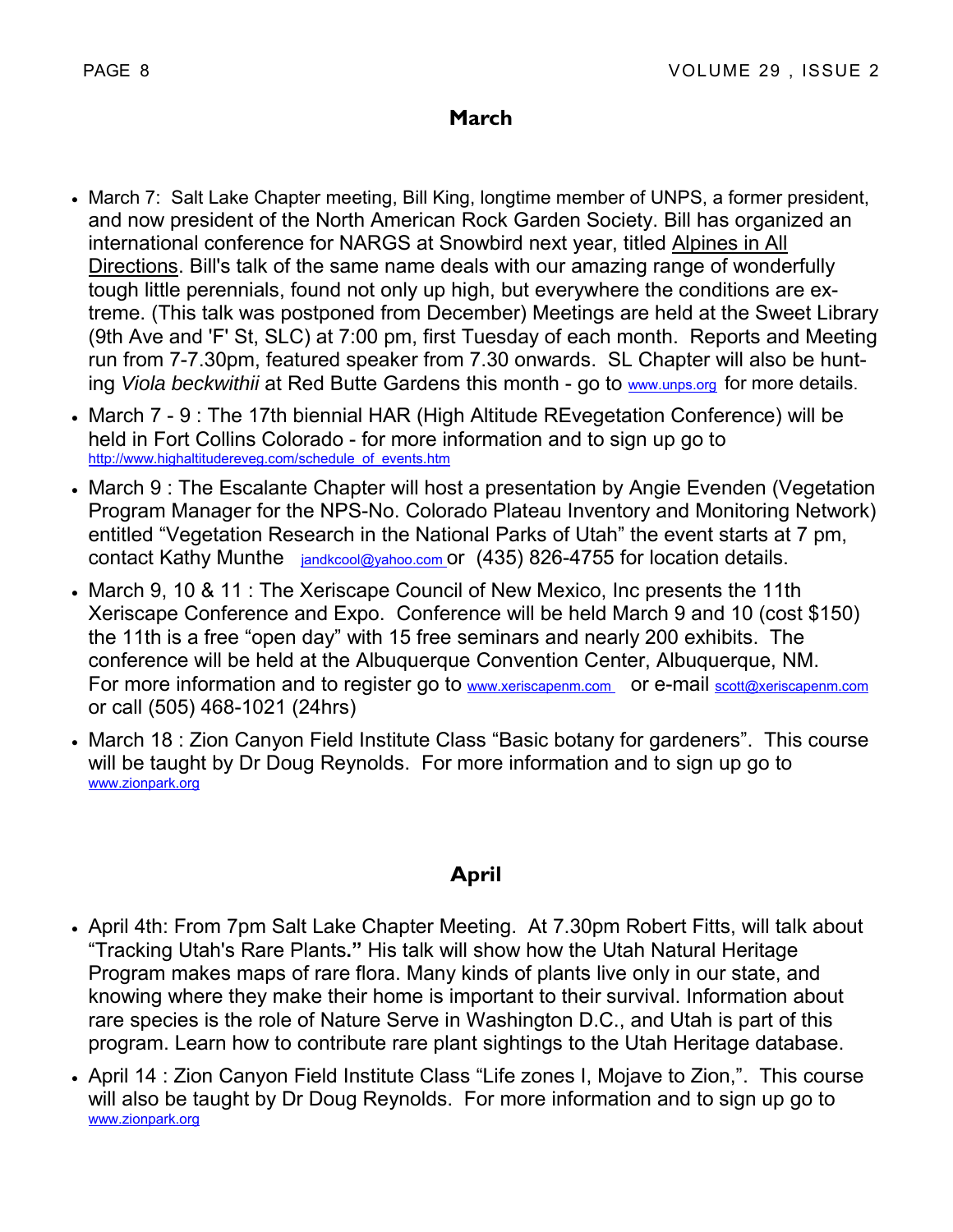### Join the Utah Native Plant Society!

□New Member □Renewal □Gift

| Name:       |       |  |
|-------------|-------|--|
| Street:     |       |  |
| City/State: |       |  |
| Zip:        | Phone |  |
| Email:      |       |  |
| Chapter:    |       |  |

I wish to receive the Sego Lily - please tick one

Electronically □

By Mail  $□$ 

Check membership category desired:

| □Student            | \$9.00   |
|---------------------|----------|
| ⊟Senior             | \$12.00  |
| $\sqcap$ Individual | \$15.00  |
| □Household          | \$25.00  |
| □Sustaining         | \$40.00  |
| □Supporting Org.    | \$55.00  |
| □Corporate          | \$500.00 |
| □Lifetime           | \$250.00 |
|                     |          |

Please send a complimentary copy of the Sego Lily to the above individual.

Please enclose a check, payable to Utah Native Plant Society and send it to:

Membership , Utah Native Plant Society P.O.Box 520041, Salt Lake City, Utah 84152-0041